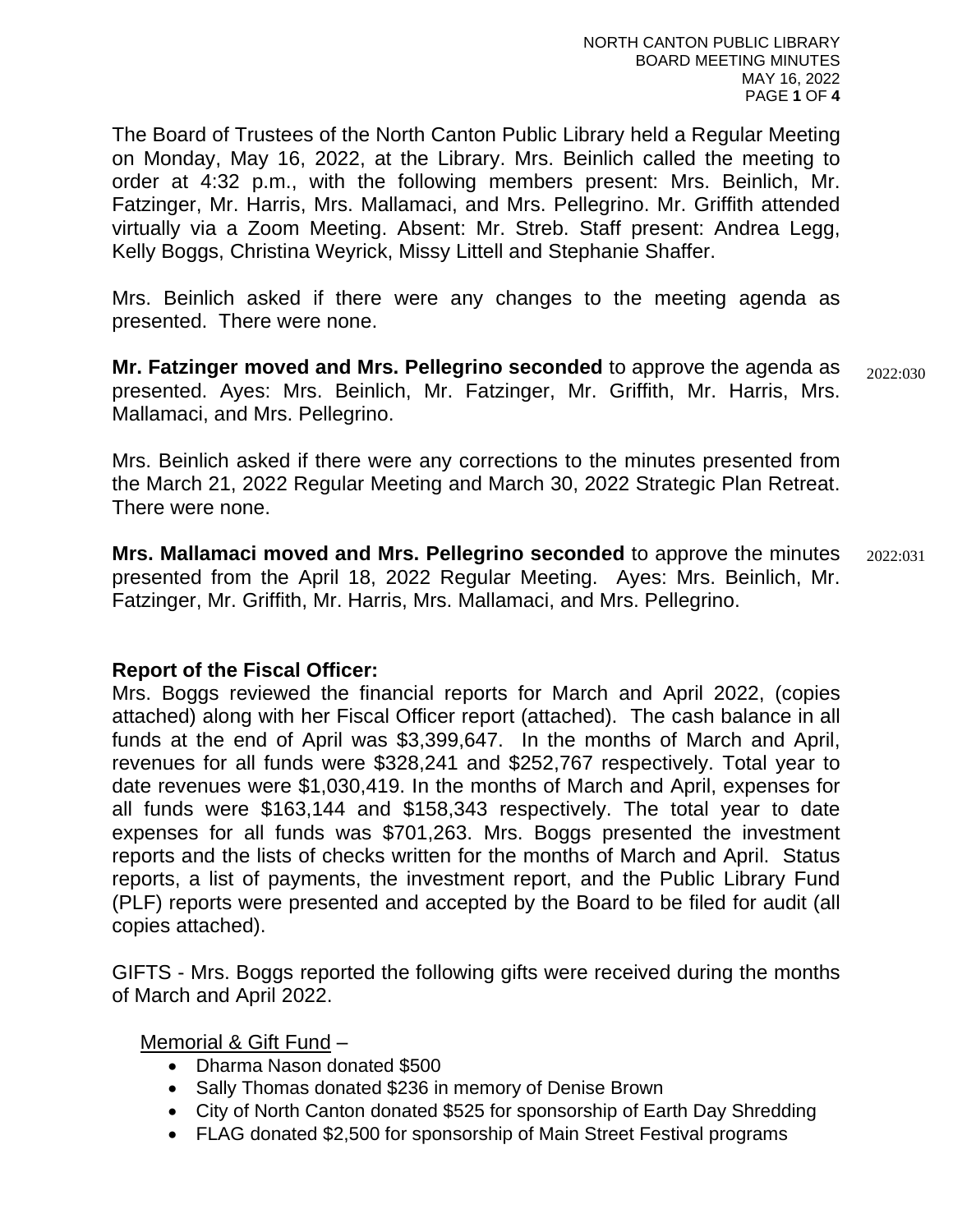• CSB donated \$1,250 for sponsorships of Family Film Fridays and Live at the Library

### Permanent Improvement Fund –

 North Canton Library Association donated investment proceeds of \$40,102.16.

**Mr. Fatzinger moved and Mr. Harris seconded** to accept the gifts listed above with much appreciation. Ayes: Mrs. Beinlich, Mr. Fatzinger, Mr. Griffith, Mr. Harris, Mrs. Mallamaci, and Mrs. Pellegrino. 2022:032

#### **Report of the Director:**

Mrs. Legg reported on the Statistics for April 2022, along with her Director's report (attached).

Missy Littell, Library Services Manager, presented on the LSTA Open Grant and Guiding Ohio Online Grant.

#### **Committee Reports:**

Art:

The current show is the  $79<sup>th</sup>$  Annual May Show which will run through June 4, 2022.

The upcoming show is Bob Davis Tribute Exhibit which runs from June 16 through August 7, 2022. The opening reception is June 16 from 5:30 to 7:00 p.m.

Building:

Mrs. Legg advised that a network drop is to be installed by Johnson Controls.

Budget & Finance/Personnel:

The minutes from the May 12, 2022 committee meeting were discussed in Executive Session.

Strategic Planning:

Mrs. Legg advised that the Leadership Retreat is postponed until June.

Nominating: none

Negotiating: none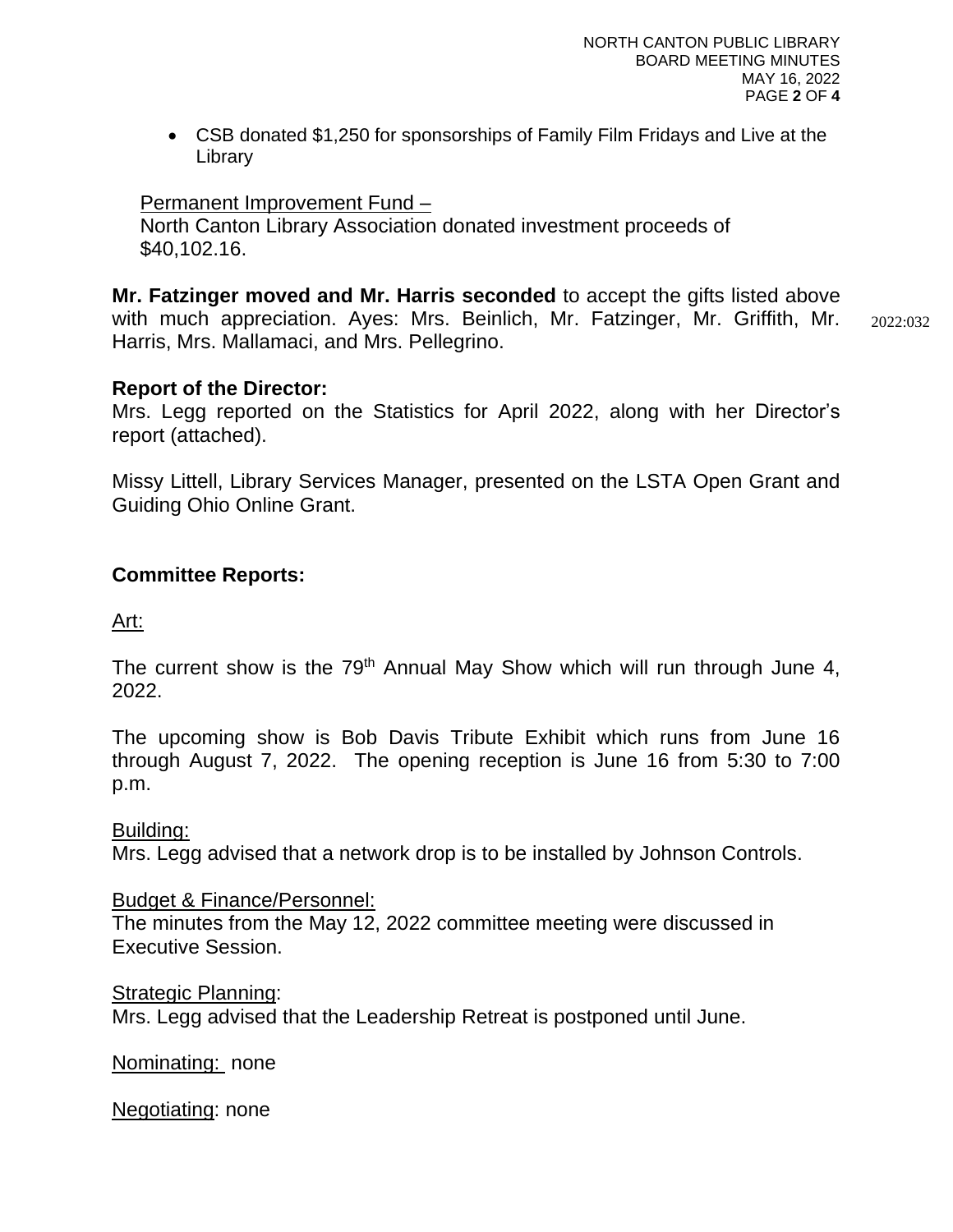Records Retention: none

Communications: none

Old Business: none

New Business: none

Staff Presentation: Discussed at the report of the Director.

Public Presentation**:** none

# **Next Meeting:**

The next regular meeting of the North Canton Public Library Board of Trustees is scheduled to be Monday, June 20, 2022 at 4:30 p.m.

# **Executive Session:**

**Mrs. Mallamaci moved and Mr. Harris seconded** to adjourn to executive session at 5:00 p.m. to consider the following:

2022:033

• preparing for, conducting, or reviewing negotiations or bargaining sessions with public employees concerning their compensation or other terms and conditions of their employment

Roll Call Vote: Mrs. Beinlich, Yes; Mr. Fatzinger, Yes; Mr. Griffith, Yes; Mr. Harris, Yes; Mrs. Mallamaci, Yes; Mrs. Pellegrino, Yes; and Mr. Streb, Absent.

Returned to regular session at 5:26 p.m.

# Resolutions following Executive Session:

**Mr. Fatzinger moved and Mrs. Pellegrino seconded** to approve the attached Memorandum of Understanding between North Canton Public Library and OAPSE Local 15. Ayes: Mrs. Beinlich, Mr. Fatzinger, Mr. Griffith, Mr. Harris, Mrs. Mallamaci, and Mrs. Pellegrino. 2022:034

**Mrs. Mallamaci moved and Mrs. Pellegrino seconded** to approve new salary amounts for management employees, effective July 10 2022, as recommended by the Personnel Committee, as follows: 2022:035

| <b>Kelly Boggs</b>     | <b>Fiscal Officer</b>           | 73,780 |
|------------------------|---------------------------------|--------|
| Andrea Legg            | <b>Director</b>                 | 92.917 |
| <b>Melissa Littell</b> | <b>Library Services Manager</b> | 60,500 |
| <b>Jamie Macris</b>    | Children's Manager              | 54,268 |
| Nancy Myers            | <b>Head of Circulation</b>      | 45,919 |
|                        |                                 |        |